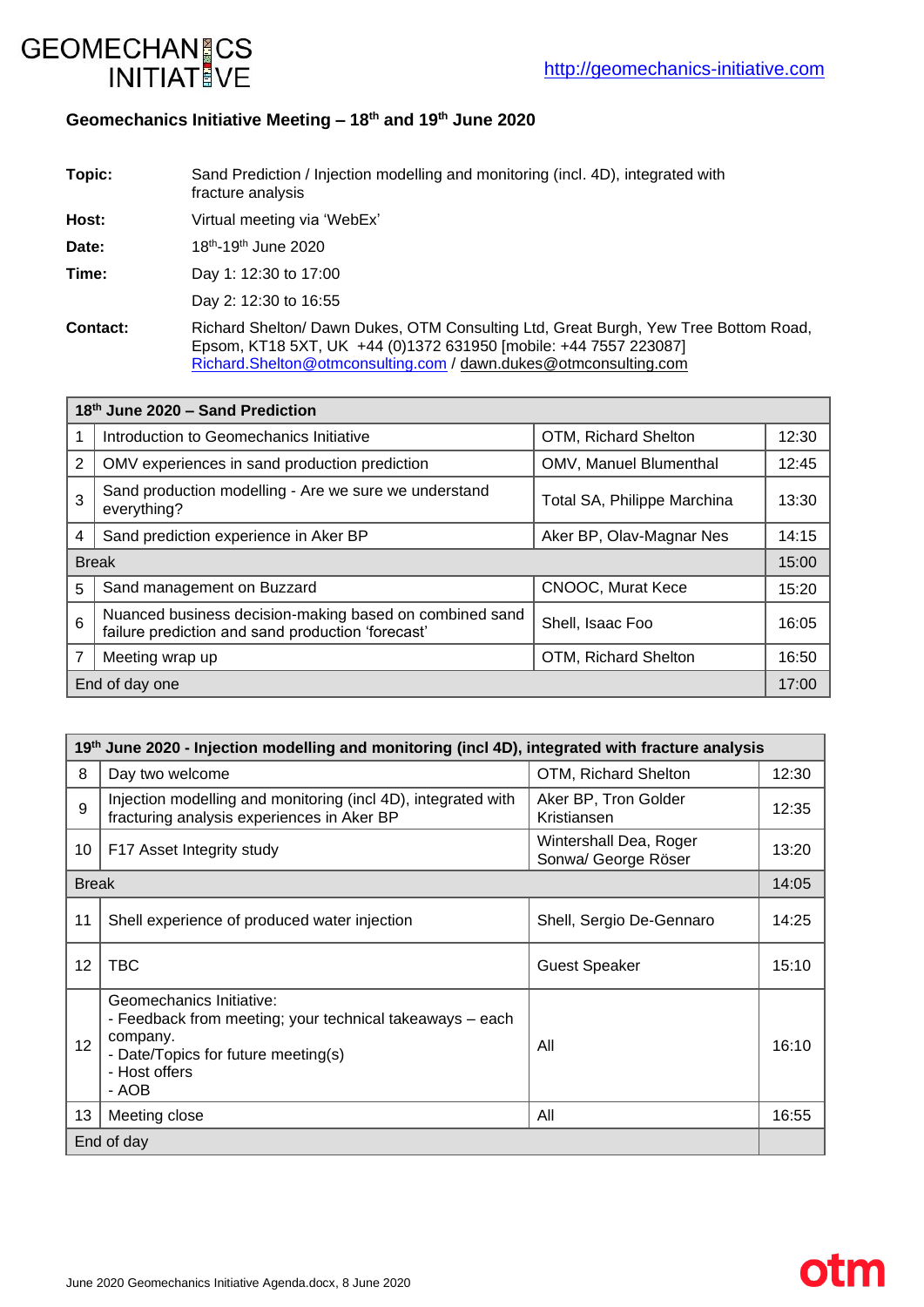# **GEOMECHAN CS INITIAT VF**

Presenter's times are inclusive of questions and answers (30-minute presentations with 15 minutes for questions and answers afterwards) – please plan for no longer than 30 minutes presentation time (~15-20 slides).

# **1. Sand prediction**

Sand production poses multiple threats to the production system from downhole impacts to oil/gas export facilities. It is often a key cause for choke and flowline erosion which raises its profile to a HSE-critical threat to surface facilities, especially in gas fields. In addition, accumulation of sand downhole could compromise well productivity over time, while sand production to surface could ultimately choke-up flowlines, separators and surface facilities. These could have with wide-ranging knock-on effects to the ultimate production. To counter the threat, decisions have to be made on how to pre-empt or manage sand production, either proactively or retroactively. These often involve sand control completion and to a lesser extent designing surface facilities to handle sand production, all of which could be costly and often introduce additional issues to be solved, e.g. reduced well productivity. Therefore, considerable effort has been expended over the last few decades in developing sand failure prediction capabilities, frequently in collaboration with the academia. The focus has started to shift towards transitioning from predicting onset of sand failure to quantifying potential sand production in order to inform sand management decisions, for example: whether the severity of sand production merits upfront sand control completion or subsequent interventions during the life cycle of the well.

Both sand failure prediction and quantification are essentially underpinned by geomechanics. Topics of interest include but are not limited to the following:

- State-of-the-art in sand prediction
- Modelling approach finite element models/(semi-)analytical models/empirical, 3D vs 1D etc.
- Material models
- What tools are being used (including service provider software)
- Integration with reservoir simulation and production system models
- Experience in sand prediction cumulative or latest insights (examples?)
- Comparison between model prediction and actual sand failure/production (examples?)
- Shortcomings in current models/approaches and areas for improvement
- Potential joint industry synergies/collaboration
- How sand prediction influences decisions and adds (or destroys) value (business, safety-critical etc.)

# **2. Injection modelling and monitoring (incl 4D), integrated with fracture analysis**

Well injection operations and placement of fluid or solids into appropriate geological strata is challenging. The most critical issue of any injection operation is conformance and containment. Uncontrolled injection operations often occur because the lack of an appropriate injection modelling study or a failure to monitor injection pressure as a function of volume. In almost all cases, an injection program is preceded by a fracture analysis study using numerical predictive models of various degrees of sophistication. These models are used to indicate the likely propagation behaviours of an injection fracture as a function of the injected volume and the rheological characteristics of the injected slurry. However, and regardless the sophistication of the modelling work, detailed monitoring of the injection process is essential to demonstrate conformance and containment and to provide early warning of any deviations from predicted injection behaviour. Tiltmeter surveys, micro-seismic surveys and 4D-seismic surveys are among the most important techniques to demonstrate containment, and no environmental impact.

Topics of interest include, but are not limited to:

- State-of-the-art in injection modelling
- Numerical vs analytical, and rules of thumb
- Modelling uncertainties and risks
- Soft rock injection modelling
- Calibration and verification
- Conformance and containment
- Completion design for conformance and containment
- Conventional and specialized monitoring and analysis techniques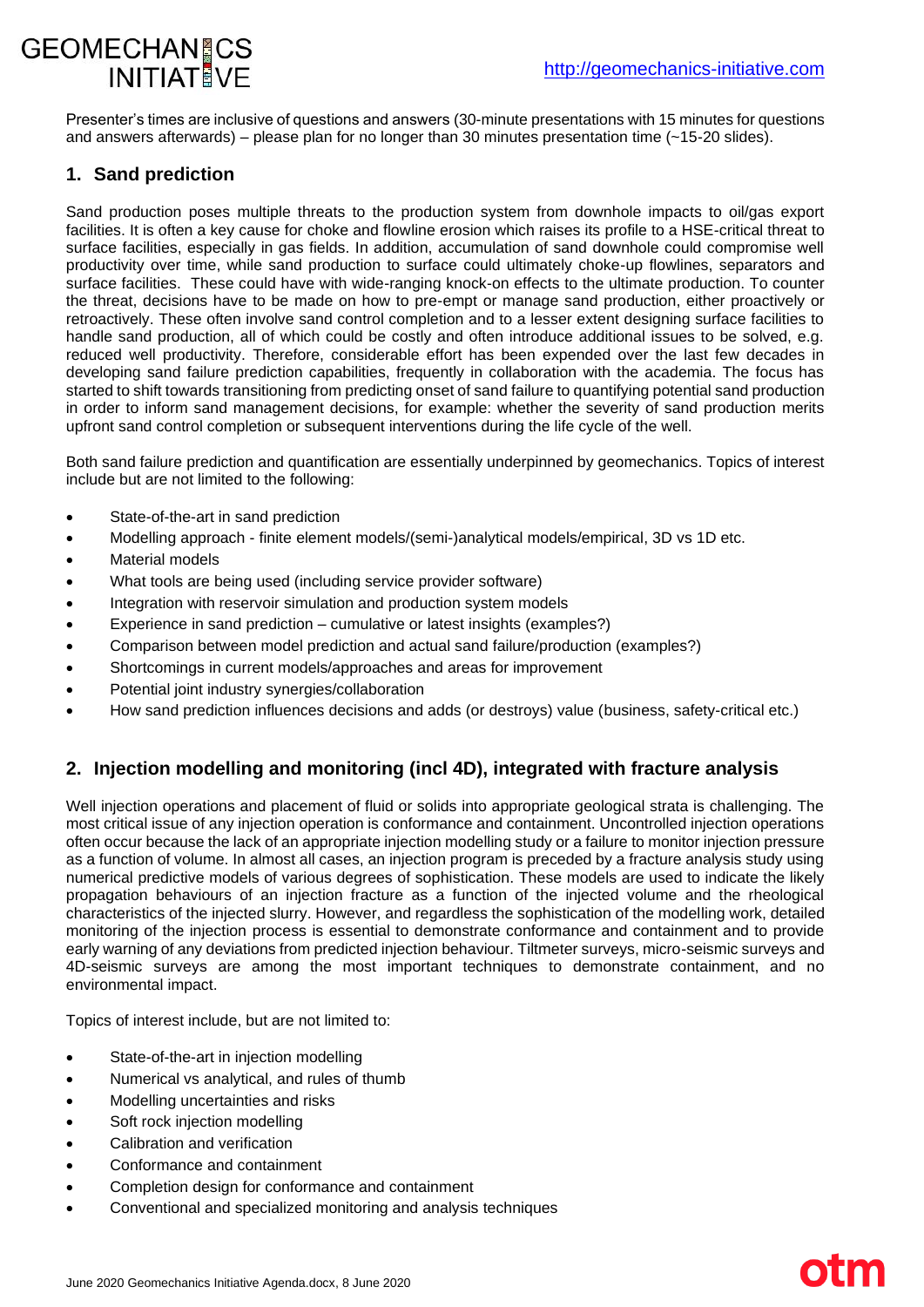# GEOMECHAN CS<br>INITIAT VE

- Emerging techniques and technologies in monitoring
- Risk management and assurance
- Compliance and regulatory considerations

#### **3. Presentations**

Each company is asked to prepare slides for approximately 30 minutes of presentation and 15 minutes for Q&A.

We politely request that presentations are sourced from each company's global resource pool and not only from the North Sea (unless of course your company only holds North Sea acreage). The meeting is a technical forum and these presentations are intended to provide a background to stimulate discussion.

Please ensure you include case studies; and come armed with company and other industry experiences, to bring the lessons learnt and best practices to life.

## **4. Organisation**

Please advise OTM who will be attending if you have not done so already.

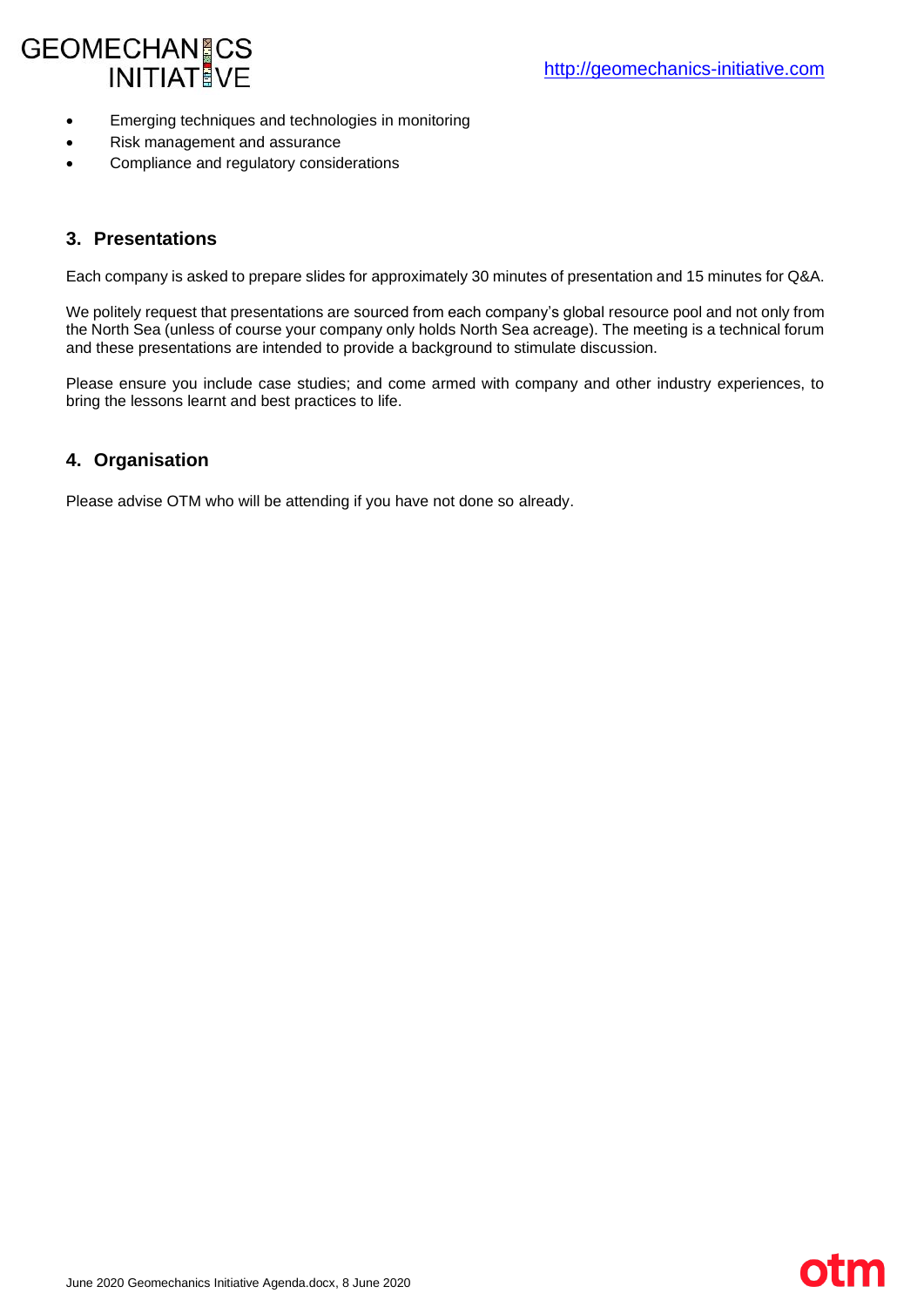

oth

#### **Abstracts**

#### **1. Manuel Blumenthal, OMV - OMV experiences in sand production prediction**

The objective of the presentation is to cover OMV sanding prediction experience; one case study of a project done in cooperation with a service provider will be presented in more detail. The case study was done using a numerical approach; OMV has in-house capabilities for sanding prediction with an analytical approach, which will also be discussed briefly. During the presentation we will discuss advantages and disadvantages of different sanding prediction methods, data requirements, preferred laboratory rock testing procedures and rock strength scaling methods.

#### **2. Philippe Marchina, Total SA - Sand production modelling - Are we sure we understand everything?**

Sand production modelling is a well established routine in the oilfield geomechanics toolkit. Yet it happens that some data come in contradiction with the expectations based on the outcome of the models that are used.

In this presentation, we will show some puzzling field data and try to put forward some reasons as to why our modelling cannot always be reconciled with reality.

Nevertheless a tentative way forward, still under development, will be presented and discussed.

#### **3. Olav-Magnar Nes, Aker BP – Sand prediction experience in Aker BP**

This presentation will show how Aker BP perform sand prediction. We will cover onset of sand calculations as well as volume of sand predictions. We show some field examples where we have applied the current workflow. We will also discuss improvements we have identified in our workflow. We will also share our more than 30 years of experiences from managed solids production in a large chalk field.

#### **4. Murat Kece, CNOOC - Sand management on Buzzard,**

A case study is presented on the development of a revised sand management strategy for the Buzzard Field located in the North Sea. Buzzard wells were originally completed with selective and oriented perforations, and without active downhole sand control. Sand was then managed by drawdown control (using an empirical rule of thumb) and a minimum bottom hole pressure. The overall philosophy was to maximise well inflow performance by accepting "limited" sand production from producing wells and to enable a proven method of isolating reservoir intervals. The production facilities were designed to handle sand. The installation of downhole sand control equipment to exclude sand from entering the wellbore has been on an exception only basis.

Sand production has been observed on Buzzard from the start of production and the production facilities handle the produced sand successfully. A thorough understanding of the sand management issues experienced during the initial 10 years of operating the Buzzard field made it possible to exceed the Field Development Promise.

This presentation focuses on some key points including mechanisms of sand production on Buzzard, the experience gained, recent well completions and their impact on our approach to sand control.

#### **5. Isaac Foo, Shell - Nuanced business decision-making based on combined sand failure prediction and sand production 'forecast'**

The risk of sand failure is often a crucial factor in deciding sandface completion and surface facility design, with significant ramifications on well productivity and project cost. Thus Shell had invested in the development of inhouse sand failure prediction capability since the 1970s. This culminated in a sand failure prediction model which was later complemented by a sand production 'forecast' model. The combined modelling framework has been deployed in-house and operationalised since late 2000s. While predicting the onset of failure and the underlying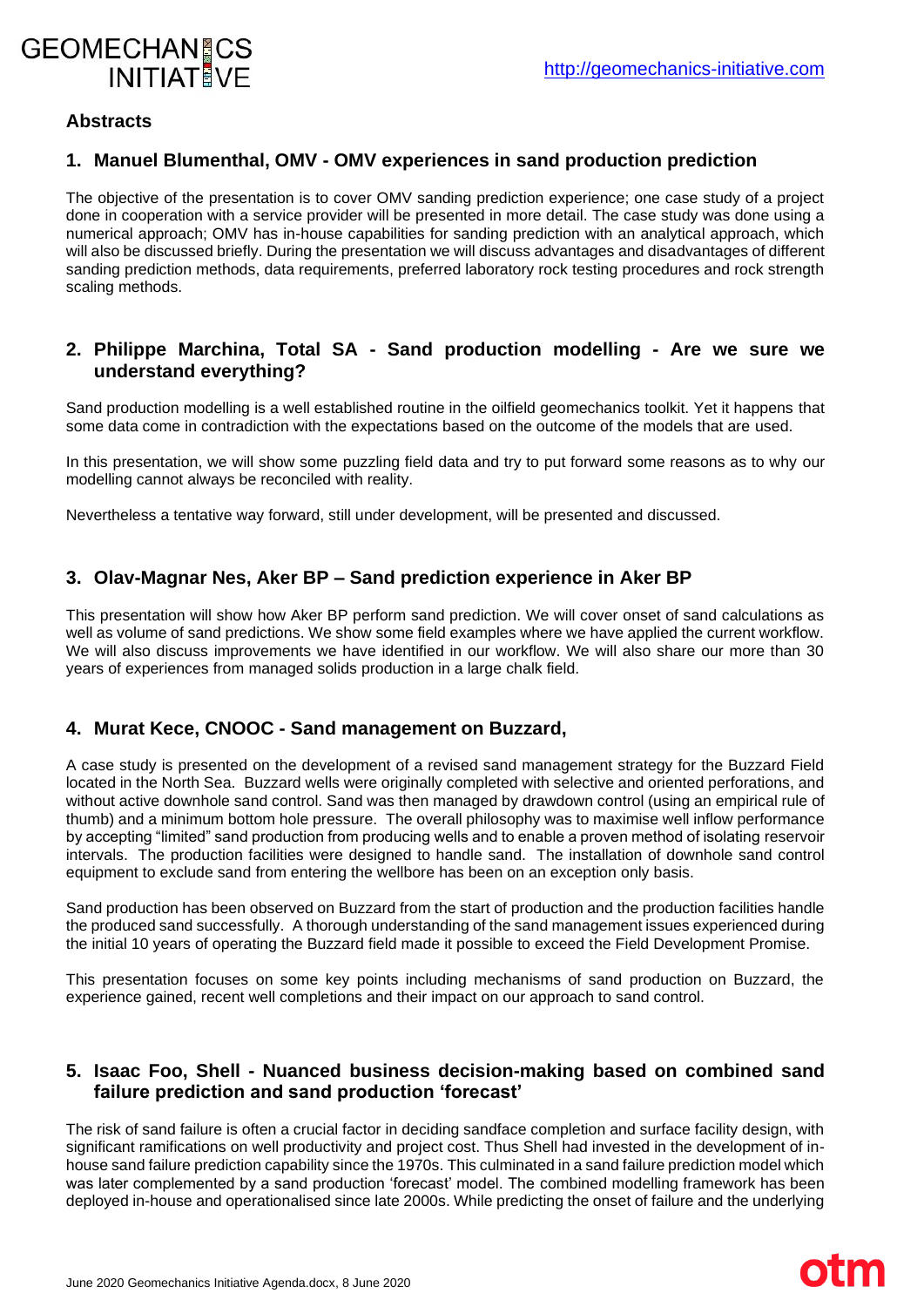

otm

conditions continues to provide the basic parameters that inform the choice of completion and well operating strategy, the value of sand production forecast has steadily increased by enabling Shell companies to better gauge the potential severity of sand production over time and tailor business decisions, e.g. running sand control vs. managing sand at surface. Examples of application of the combined modelling framework in business decisions are discussed.

#### **6. Tron Golder Kristiansen, Aker BP - Injection modeling and monitoring (incl 4D), integrated with fracturing analysis Experiences in Aker BP**

This presentation will share Aker BP's experience with injection modeling, monitoring and fracturing analysis. We will include cases with 4D seismic as well as micro-seismic event monitoring. We will also show our experiences with injection in reservoirs as well as drill cuttings re-injection. In terms of reservoir we also have cases of thermal fracturing as well as soft rock injection. We will show how we approach injection modeling in Aker BP, what a typical workflow may be in different cases. We will also share our view of the improvement areas we see as well in our workflow.

# **7. Roger Sonwa/ George Röser, Wintershall Dea - F17 Asset Integrity study**

This study considers an offshore field, F17, whose reservoirs are located in the Upper and Lower Maastrichtian chalk. It is relatively thin (30-40m), naturally fractured and overlain by the Upper, Middle and Lower North Sea Groups. F17 is situated at a depth of around 1250 m TVDSS, with an initial reservoir pressure and temperature of 200 bar and 75°C, respectively, at a reference depth of 1430 m TVDSS. The chalk reservoir is underlain by a salt dome, which is a result of salt migration from deeper salt layers over geological time due to a combination of a huge overburden load and weak chalk layers situated on top of the dome structure.



Fig. 1: Top Chalk depth map showing the Vermeer and Rembrandt structures

Similar chalk fields in the North Sea have experienced significant compaction and subsidence leading to wellknown wellbore instability problems, completion failures and consequently high costs of remedial work. The impact of compaction and subsidence on reservoir performance and drilling operations has already been observed in some fields such as Valhall and Ekofisk in the North Sea region. Therefore, this study investigates the potential of pore collapse which can possibly lead to compaction and subsidence of the reservoir.

Availability of 3D depth converted seismic attributes enabled further geological studies to derive fracture systems, lineaments and faults. Core laboratory tests and analysis were also performed by external partners such as FraTech, NGI and Weatherford, providing data for rock mechanical and strength properties. Results of these tests and analyses were then calibrated against log interpretations and used in the generation of a 3D MEM model.